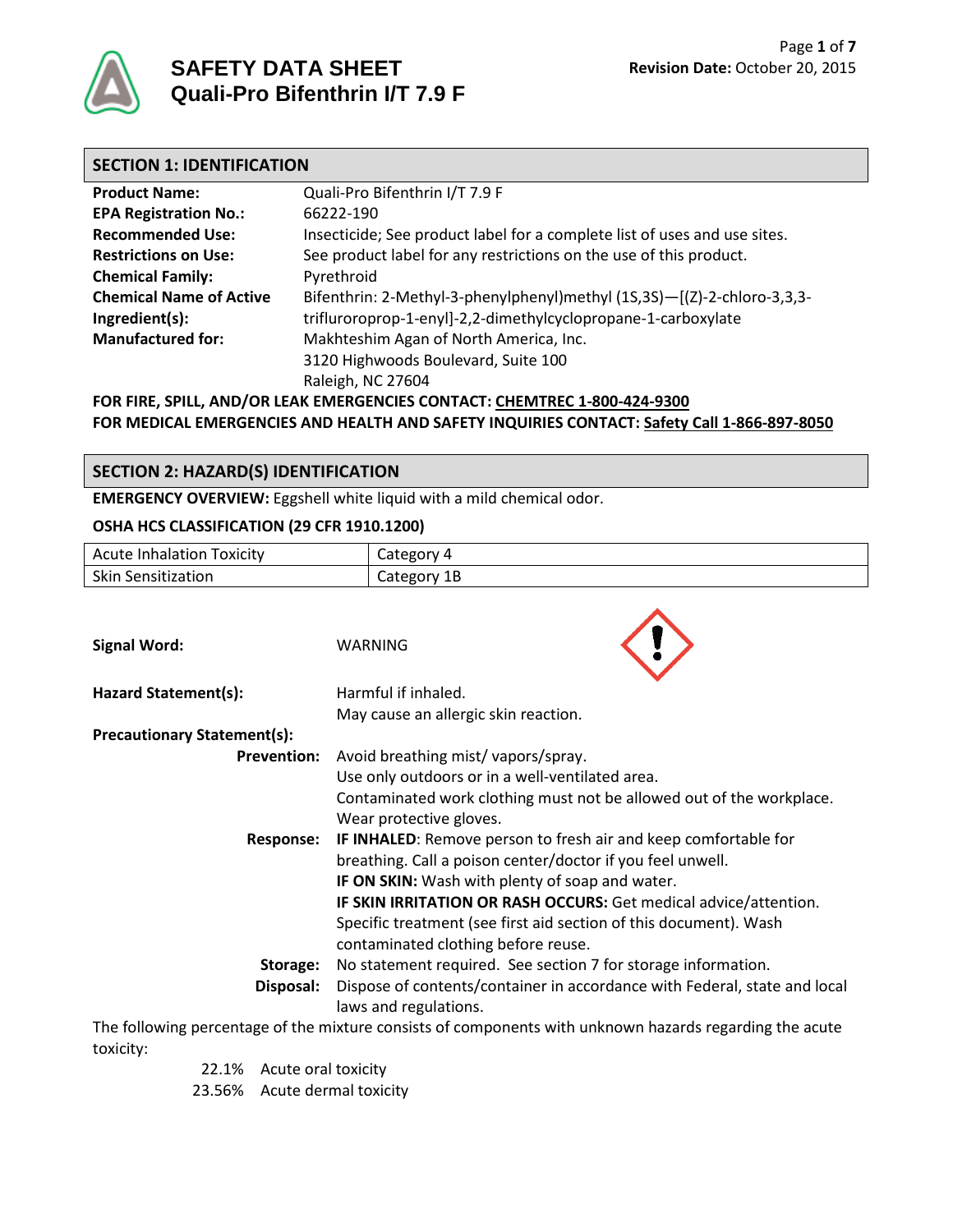- 23.56% Acute Inhalation toxicity
- 22.1% Eye irritation
- 22.1% Skin irritation
- 22.1% Skin Sensitization

| SECTION 3: COMPOSTION/INFORMATION ON INGREDIENTS |                   |          |
|--------------------------------------------------|-------------------|----------|
| <b>Chemical Name</b>                             | <b>CAS Number</b> | Weight % |
| <b>Bifenthrin</b>                                | 82657-04-3        | 7.9%     |

\*Ingredients not listed or listed with a weight % range are considered a trade secret and are withheld under 29 CFR 1910.1200(i).

|                     | <b>SECTION 4: FIRST AID MEASURES</b>                                                            |
|---------------------|-------------------------------------------------------------------------------------------------|
| IF IN EYES:         | Hold eye open and rinse slowly and gently with water for 15 to 20 minutes. Remove contact       |
|                     | lenses, if present, after the first 5 minutes; then continue rinsing eye. Call a poison control |
|                     | center or doctor for treatment advice.                                                          |
| IF ON SKIN:         | Take off contaminated clothing. Rinse skin immediately with plenty of water for 15 to 20        |
|                     | minutes. Call a poison control center or doctor for treatment advice.                           |
| IF INHALED:         | Move person to fresh air. If person is not breathing, call 911 or an ambulance; then give       |
|                     | artificial respiration, preferably mouth-to-mouth if possible. Call a poison control center or  |
|                     | doctor for further treatment advice.                                                            |
| <b>IF INGESTED:</b> | Call a poison control center or doctor immediately for treatment advice. Have person sip a      |
|                     | glass of water if able to swallow. Do not induce vomiting unless told to do so by a poison      |
|                     | control center or doctor. Do not give anything by mouth to an unconscious person.               |

**Most important symptoms/effects, acute and delayed:** Allergic skin reaction.

**NOTE TO PHYSICIAN:** This product is a pyrethroid. If large amounts have been ingested, the stomach and intestine should be evacuated. Treatment is symptomatic and supportive. Digestible fats, oils, or alcohol may increase absorption and so should be avoided.

# **SECTION 5: FIRE-FIGHTING MEASURES**

| <b>Suitable Extinguishing Media:</b>         | Foam, dry chemical, carbon dioxide or water spray                    |
|----------------------------------------------|----------------------------------------------------------------------|
| <b>Unsuitable Extinguishing Media:</b>       | Water jet                                                            |
| <b>Hazardous Combustion Products:</b>        | Thermal decomposition may produce toxic carbon and nitrogen oxides.  |
| <b>Special Protective Equipment &amp;</b>    | Evacuate area and fight fire upwind from a safe distance to avoid    |
| <b>Precautions:</b>                          | hazardous vapors and decomposition products. Foam and/or dry         |
|                                              | chemical are preferred to minimize environmental contamination. If   |
|                                              | water is used, dike and collect water to prevent run-off. Wear self- |
|                                              | contained breathing apparatus and full fire-fighting turn-out gear   |
|                                              | (Bunker gear).                                                       |
| <b>Unusual Fire &amp; Explosion Hazards:</b> | None known                                                           |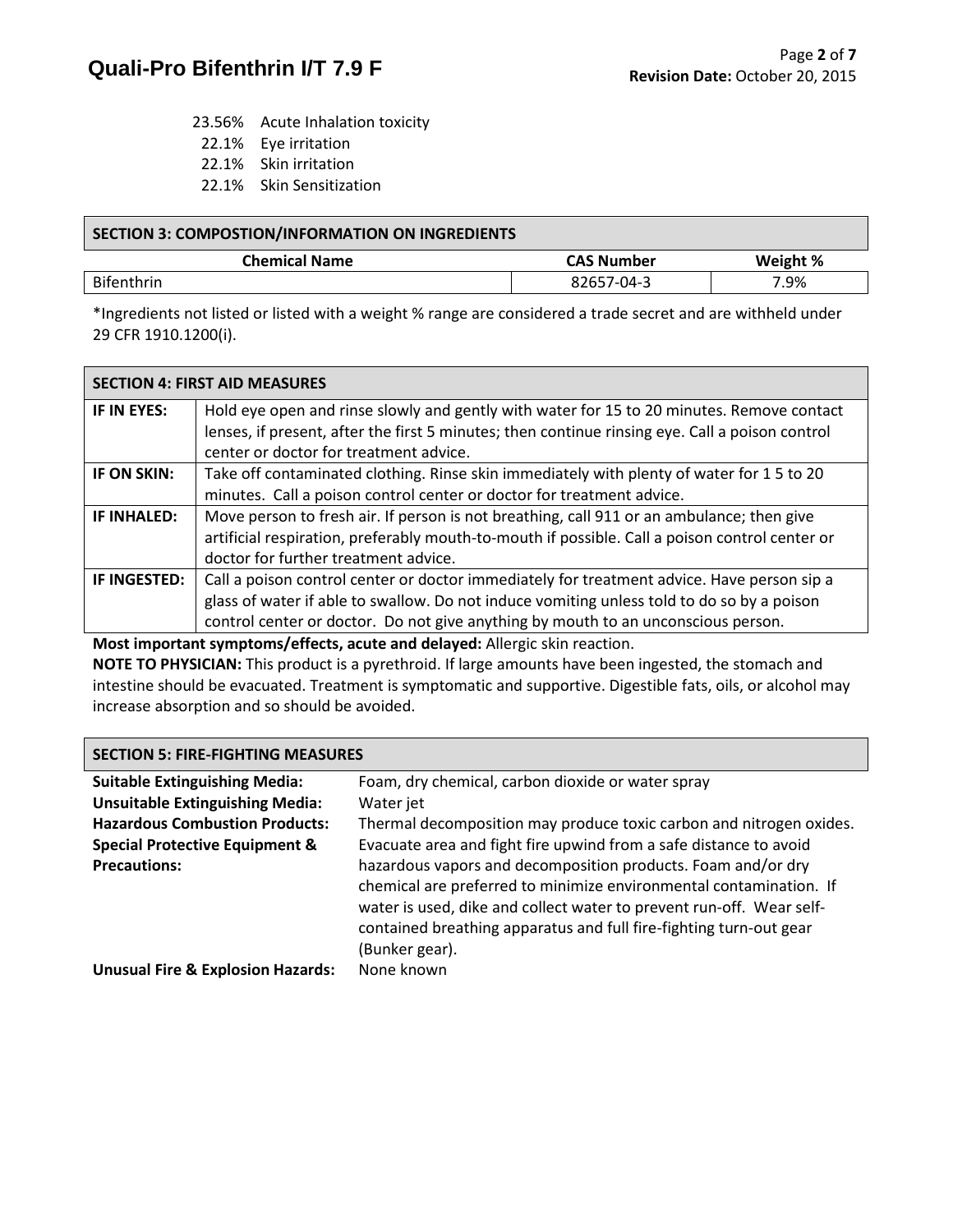#### **SECTION 6: ACCIDENTAL RELEASE MEASURES**

| <b>Personal Precautions:</b>      | See Section 8 for personal protection equipment.                               |
|-----------------------------------|--------------------------------------------------------------------------------|
| <b>Environmental Precautions:</b> | Keep spilled material and any rinsate from contaminating soil or from entering |
|                                   | sewage and drainage systems and bodies of water.                               |
| <b>Methods for Containment:</b>   | Isolate the spill area. Keep unnecessary and unprotected personnel from        |
|                                   | entering. Absorb small spills with sand, vermiculite or other inert absorbent. |
|                                   | Dike large spills using absorbent or impervious material such as clay or sand. |
|                                   | Recover and contain as much free liquid as possible for reuse. Allow absorbed  |
|                                   | material to solidify and scrape up for disposal.                               |
| <b>Methods for Clean-up:</b>      | Place contaminated material in appropriate container for disposal. After       |
|                                   | removal, flush contaminated area thoroughly with water. Pick up wash liquid    |
|                                   | with additional absorbent and place in a disposable container. Do not put      |
|                                   | spilled material back in the original container.                               |
| <b>Other Information:</b>         | None known                                                                     |

#### **SECTION 7: HANDLING AND STORAGE**

| Handling:                         | RECOMMENDATIONS ARE INTENDED FOR MANUFACTURING, PACKAGING AND COMMERCIAL |                                                                                                 |  |
|-----------------------------------|--------------------------------------------------------------------------|-------------------------------------------------------------------------------------------------|--|
|                                   |                                                                          | BLENDING WORKERS. PESTICIDE APPLICATORS AND WORKERS must refer to the product label             |  |
|                                   |                                                                          | and Directions for Use attached to the product for Agricultural Use Requirements in             |  |
|                                   |                                                                          | accordance with the EPA Worker Protection Standard 40 CFR part 170. Handle and open             |  |
|                                   |                                                                          | container in a manner as to prevent spillage. Do not eat, drink or smoke while handling this    |  |
|                                   |                                                                          | product. Immediately wash off accidental splashes of the concentrate or spray mixture from      |  |
|                                   | skin, clothing and out of eyes.                                          |                                                                                                 |  |
| Storage:                          |                                                                          | See pesticide label for full information on product storage. Do not contaminate water, food     |  |
|                                   |                                                                          | or feed by storage of this product. Store away from sources of heat, out of direct sunlight and |  |
|                                   |                                                                          | away from incompatible materials. Pesticides should be stored in secured areas away from        |  |
| children and animals.             |                                                                          |                                                                                                 |  |
|                                   | <b>Storage Temperature (Min/Max):</b>                                    | Not determined but avoid extreme temperatures.                                                  |  |
| <b>Product Incompatibilities:</b> |                                                                          | Avoid contact with strong oxidizers.                                                            |  |

#### **SECTION 8: EXPOSURE CONTROLS/PERSONAL PROTECTION**

### **Users of a pesticide product must refer to the product label for personal protective equipment requirements.**

**Exposure Guidelines:**

| <b>COMPONENT</b>     | <b>OSHA PEL</b> | <b>ACGIH TLV</b> | <b>NIOSH REL</b> |
|----------------------|-----------------|------------------|------------------|
| No components listed |                 |                  |                  |

| <b>Engineering Controls:</b> | Provide general or local exhaust ventilation systems to maintain airborne        |  |
|------------------------------|----------------------------------------------------------------------------------|--|
|                              | concentrations below OSHA PELs or other specified exposure limits. Local exhaust |  |
|                              | ventilation is preferred.                                                        |  |

**Respiratory Protection:** In areas of poor ventilation, use a NIOSH approved respirator with cartridges/canisters approved for pesticides. **Eye Protection:** Chemical goggles or safety glasses and full-face shield.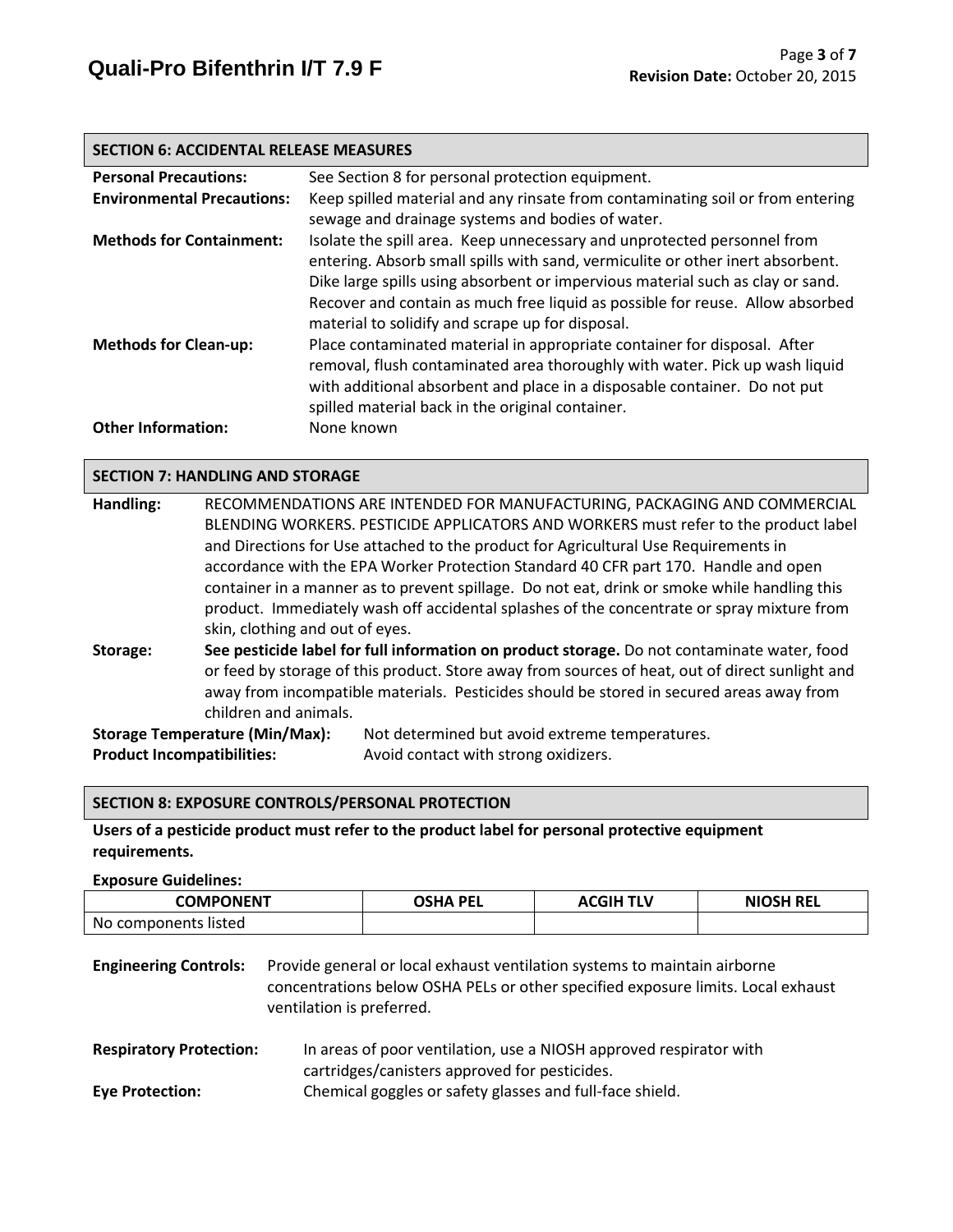**Protective Gloves:** Chemical-resistant gloves such as barrier laminate, butyl rubber, nitrile, neoprene rubber, polyvinyl chloride (PVC) or Viton. **Other Protective Clothing:** Long-sleeved shirt, long pants and chemical resistant footwear plus socks. **General Safety Measures:** Wash hands before eating, drinking, chewing gum, using tobacco, or using the toilet. Remove clothing immediately after handling this product. Wash outside of gloves before removing. Discard clothing and other absorbent materials that have been drenched or heavily contaminated with this product's concentrate. Do not reuse them. Follow manufacturer's instructions for cleaning and maintaining PPE. If no such instructions for washables, use detergent and hot water. Keep and wash PPE separately from other laundry.

# **SECTION 9: PHYSICAL AND CHEMICAL PROPERTIES**

| Appearance:                     | Eggshell white liquid | <b>Upper/Lower Flammability Limits:</b> | Not determined    |
|---------------------------------|-----------------------|-----------------------------------------|-------------------|
| Odor:                           | Mild chemical odor    | <b>Vapor Pressure:</b>                  | Not determined    |
| <b>Odor Threshold:</b>          | Not determined        | <b>Vapor Density:</b>                   | Not determined    |
| pH (1% dispersion):             | $5.8 - 6.2$           | Relative Density (@24°C):               | $1.038$ (typical) |
| <b>Melting /Freezing Point:</b> | Not determined        | <b>Solubility in Water:</b>             | Dispersible       |
| <b>Boiling Point/Range:</b>     | Not determined        | <b>Partition Coefficient:</b>           | Not determined    |
| <b>Flash Point:</b>             | >212°F (>100°C)       | <b>Auto-ignition Temperature:</b>       | Not determined    |
| <b>Evaporation Rate:</b>        | Not determined        | <b>Decomposition Temperature:</b>       | Not determined    |
| <b>Flammability:</b>            | Not applicable        | <b>Viscosity:</b>                       | Not determined    |
|                                 |                       |                                         |                   |

| <b>SECTION 10: STABILITY AND REACTIVITY</b> |                                                                        |  |
|---------------------------------------------|------------------------------------------------------------------------|--|
| <b>Reactivity:</b>                          | No hazardous chemical reactions known.                                 |  |
| <b>Chemical Stability:</b>                  | Stable under normal storage and handling conditions.                   |  |
| <b>Possibility of Hazardous Reactions:</b>  | No potential for hazardous reactions known.                            |  |
| <b>Conditions to Avoid:</b>                 | <b>Extreme temperatures</b>                                            |  |
| <b>Incompatible Materials:</b>              | Strong oxidizers                                                       |  |
| <b>Hazardous Decomposition Products:</b>    | Thermal decomposition may produce toxic carbon and nitrogen<br>oxides. |  |

#### **SECTION 11: TOXICOLOGICAL INFORMATION**

| <b>Likely Routes of Exposure:</b> | Eye contact, Skin contact, Inhalation, Ingestion                 |
|-----------------------------------|------------------------------------------------------------------|
| <b>Symptoms of Exposure:</b>      | No overt symptoms.                                               |
| Oral LD <sub>50</sub> :           | 4,489 mg/kg (Estimated based upon component data)                |
| Dermal LD <sub>50</sub> :         | 4,685 mg/kg (Estimated based upon component data)                |
| Inhalation LC <sub>50</sub> :     | 4.56 mg/L (Estimated based upon component data)                  |
| <b>Eye Irritation/Damage:</b>     | Not anticipated to be an eye irritant based upon component data. |
| <b>Skin Corrosion/Irritation:</b> | Not anticipated to be a skin irritant based upon component data. |
| <b>Skin Sensitization:</b>        | Non-sensitizer, based upon component data.                       |
|                                   |                                                                  |

| <b>Chronic/Subchronic Toxicity:</b> | No data available |
|-------------------------------------|-------------------|
| <b>Mutagenicity:</b>                | No data available |
| <b>Reproductive Toxicity:</b>       | No data available |
| <b>Neurotoxicity:</b>               | No data available |
| <b>Target Organs:</b>               | Skin              |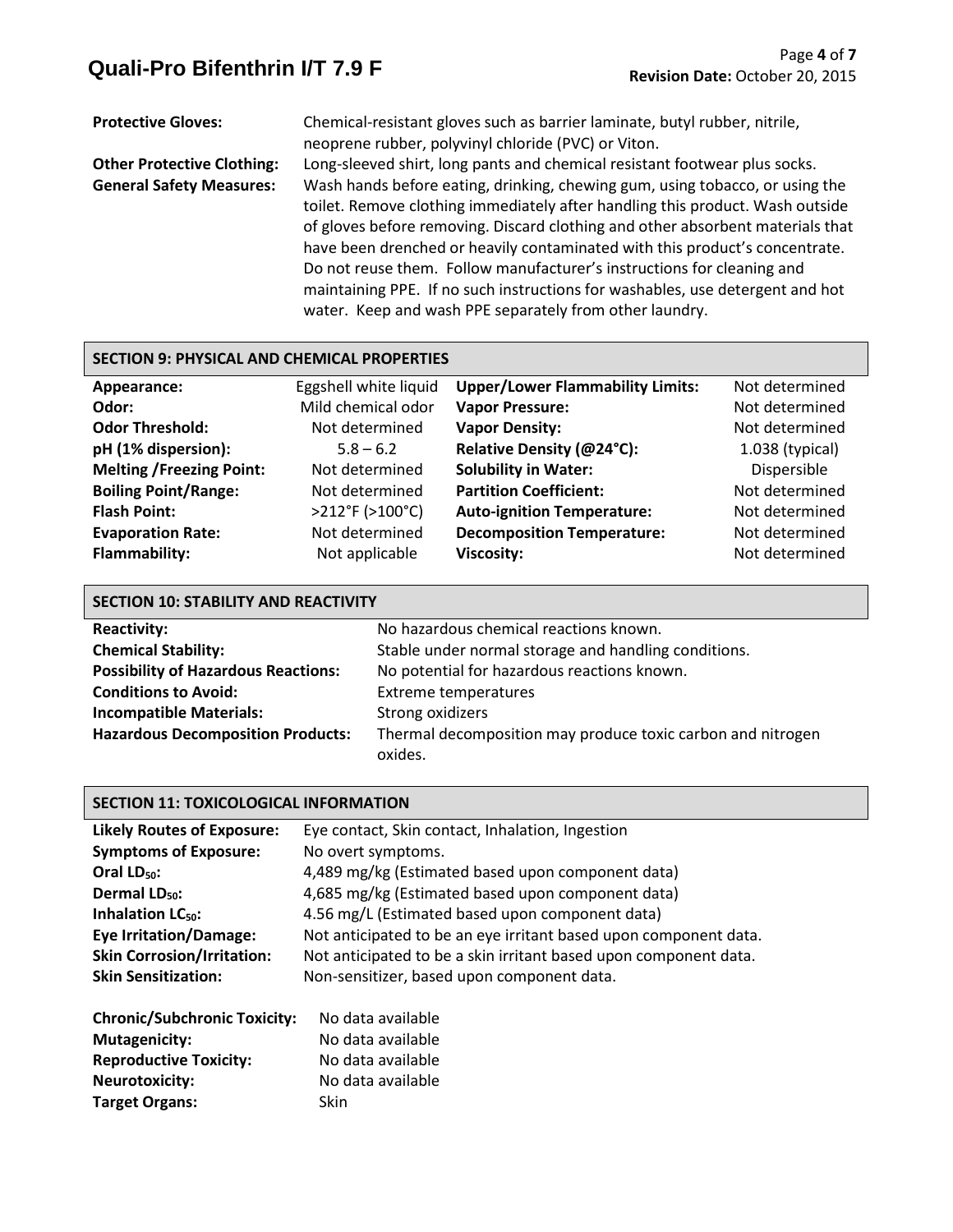|                           | 20011                                                                     | $\mathbf{A}$ |  | $\sim$ $\sim$ |
|---------------------------|---------------------------------------------------------------------------|--------------|--|---------------|
|                           | animal studies.                                                           |              |  |               |
| Carcinogenicity:          | The EPA considers bifenthrin to be a possible human carcinogen based upon |              |  |               |
| <b>Aspiration Hazard:</b> | Not anticipated to be an aspiration hazard.                               |              |  |               |

| <b>Chemical Name</b>     | CGIH | IARC<br>$\sim$ | <b>NTP</b> | י היא |
|--------------------------|------|----------------|------------|-------|
| components listed<br>NO. |      |                |            |       |

#### **SECTION 12: ECOLOGICAL INFORMATION**

#### **Environmental Hazards Statement from FIFRA Regulated Pesticide Label:**

This pesticide is extremely toxic to fish and aquatic invertebrates. Do not apply directly to water, to areas where surface water is present, or to intertidal areas below the mean high water mark. Drift and runoff from treated areas may be hazardous to aquatic organisms in neighboring areas. Do not contaminate water when disposing of equipment washwaters. Care should be used when spraying to avoid fish and reptile pets in/around ornamental ponds.

This product is highly toxic to bees exposed to direct treatment or residues on blooming crops or weeds. Do not apply this product or allow to drift to blooming crops if bees are visiting the treatment area.

| <b>ECOTOXICITY DATA:</b>              | The data presented below is for bifenthrin technical. |
|---------------------------------------|-------------------------------------------------------|
| <b>Fish Toxicity:</b>                 | Rainbow trout: 96 hr $LC_{50}$ = 0.00015 ppm          |
|                                       | Bluegill sunfish: 96 hr $LC_{50}$ = 0.00035 ppm       |
| <b>Aquatic Invertebrate Toxicity:</b> | No data available                                     |
| <b>Aquatic Plant Toxicity:</b>        | No data available                                     |
| <b>Avian Toxicity:</b>                | Bobwhite quail: Oral $LD_{50} = 1,800$ mg/kg          |
|                                       | Mallard duck: Oral $LD_{50} = 2,150$ mg/kg            |
| <b>Honeybee Toxicity:</b>             | Highly toxic                                          |
| <b>ENVIRONMENTAL EFFECTS:</b>         |                                                       |
| <b>Persistence and Degradability:</b> | No data available                                     |
| <b>Bioaccumulation:</b>               | No data available                                     |

**Mobility:** No data available **Other Adverse Effects:** No data available

| <b>SECTION 13: DISPOSAL CONSIDERATIONS</b> |                                                                                                                                                                                                                                                        |  |  |  |
|--------------------------------------------|--------------------------------------------------------------------------------------------------------------------------------------------------------------------------------------------------------------------------------------------------------|--|--|--|
| <b>Waste Disposal:</b>                     | Refer to the pesticide label for full information on disposal. Pesticide wastes are<br>toxic. Improper disposal of unused pesticide, spray mixture, or rinse water is a<br>violation of Federal law. If these wastes cannot be used according to label |  |  |  |
|                                            | instructions, contact your State Pesticide or Environmental Control Agency or the<br>Hazardous Waste representative at the nearest EPA Regional Office for guidance in<br>proper disposal methods.                                                     |  |  |  |
| <b>Container Disposal:</b>                 | Refer to the pesticide label for full information on disposal. When possible, triple<br>rinse the container and offer for recycling if available.                                                                                                      |  |  |  |
| <b>RCRA Characteristics:</b>               | It is the responsibility of the individual disposing of this product to determine the<br>RCRA classification and hazard status of the waste.                                                                                                           |  |  |  |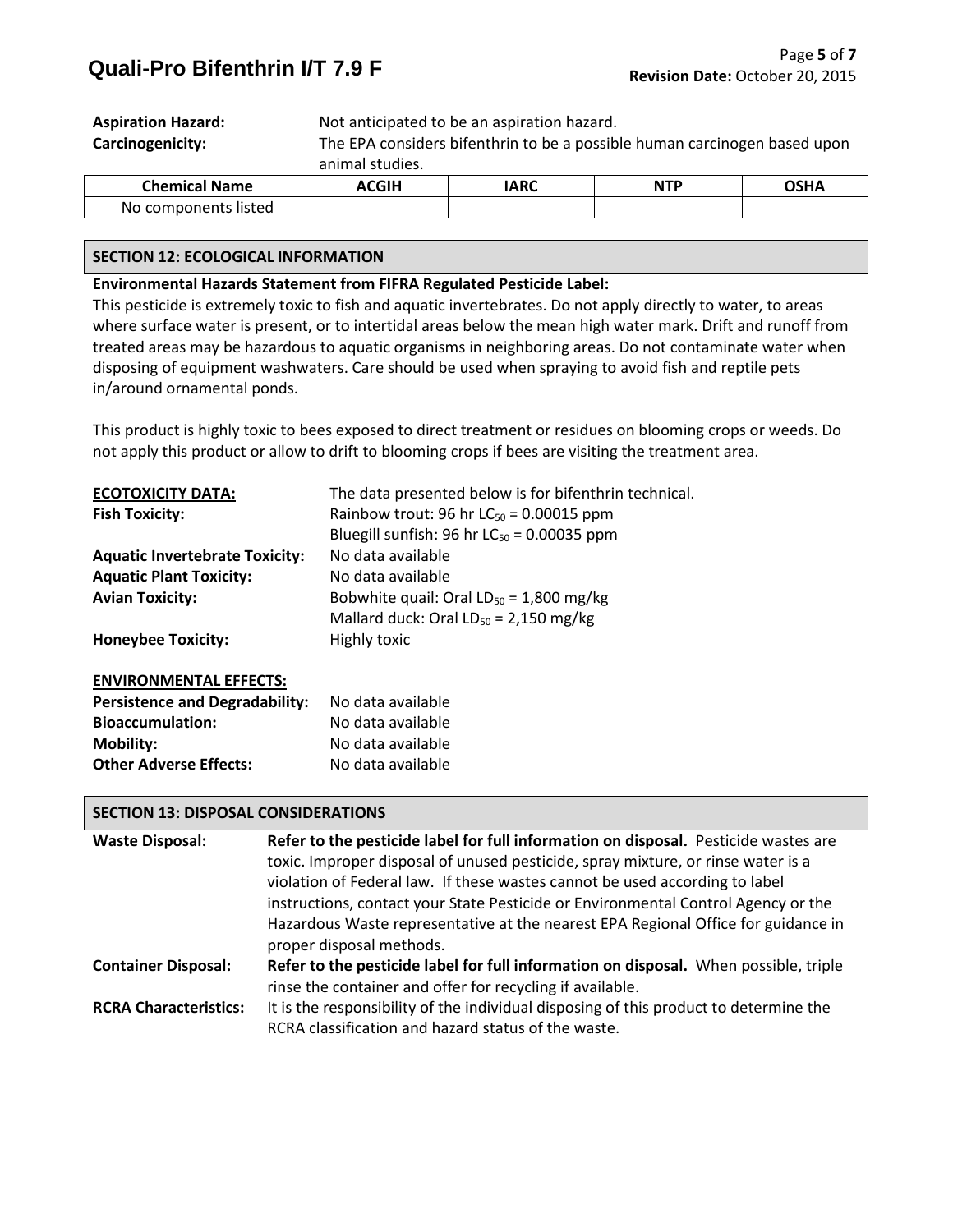### **SECTION 14: TRANSPORTATION INFORMATION**

| <b>DOT</b><br>(Ground): | Not regulated                                                                      |
|-------------------------|------------------------------------------------------------------------------------|
| <b>IMDG</b><br>(Sea):   | UN3082, Environmentally hazardous substance, liquid, n.o.s. (Bifenthrin), 9, PGIII |
| <b>IATA</b><br>(Air):   | UN3082, Environmentally hazardous substance, liquid, n.o.s. (Bifenthrin), 9, PGIII |

# **SECTION 15: REGULATORY INFORMATION**

**Labeling Requirements Under FIFRA:** This chemical is a pesticide product registered by the Environmental Protection Agency and is subject to certain labeling requirements under federal pesticide law. These requirements differ from the classification criteria and hazard information required for safety data sheets and for workplace labels of non-pesticide chemicals. Following is the hazard information as required on the pesticide label:

#### CAUTION

Harmful if swallowed, inhaled, or absorbed through skin. Avoid contact with skin, eyes or clothing. Avoid breathing spray mist. Wash thoroughly with soap and water after handling and before eating, drinking, chewing gum, using tobacco or using the toilet. Remove contaminated clothing and wash before reuse.

**TSCA Inventory:** This product is exempt from TSCA inventory listing requirements as it is solely for FIFRA regulated use.

### **SARA Title III Information:**

 **Section 302 – Extremely hazardous substances:** None **Section 311/312 – Hazard Categories:** Acute (Immediate); Chronic (Delayed)  **Section 313 –** This product contains a chemical or chemicals which are subject to the reporting requirements of the Act and Title 40 of the Code of Federal Regulations, Part 372:

| <b>Chemical Name</b> | <b>CAS Number</b> | Weight % | SARA 313 - Threshold |
|----------------------|-------------------|----------|----------------------|
|                      |                   |          | Values (lbs)         |
| Bifenthrin           | 82657-04-3        | 7.9%     | 10,000               |

**CERCLA –** This product contains the following chemicals which have a reportable quantity (RQ) under the Comprehensive Environmental Response, Compensation and Liability Act (CERCLA):

| <b>Chemical Name</b> | <b>CAS Number</b> | <b>RQ</b> | <b>Quantity of</b><br><b>Finished Product</b> |
|----------------------|-------------------|-----------|-----------------------------------------------|
| None listed          |                   |           |                                               |

#### **CALIFORNIA PROPOSITION 65:**

| Chemical Name | <b>CAS Number</b> | <b>Prop 65 Category(ies)</b> |
|---------------|-------------------|------------------------------|
| None listed   |                   |                              |

#### **U.S. STATE RIGHT-TO-KNOW REGULATIONS:**

| <b>Chemical Name</b> | <b>New Jersey</b> | <b>Massachusetts</b> | <b>Pennsylvania</b> |
|----------------------|-------------------|----------------------|---------------------|
| Bifenthrin           |                   |                      |                     |